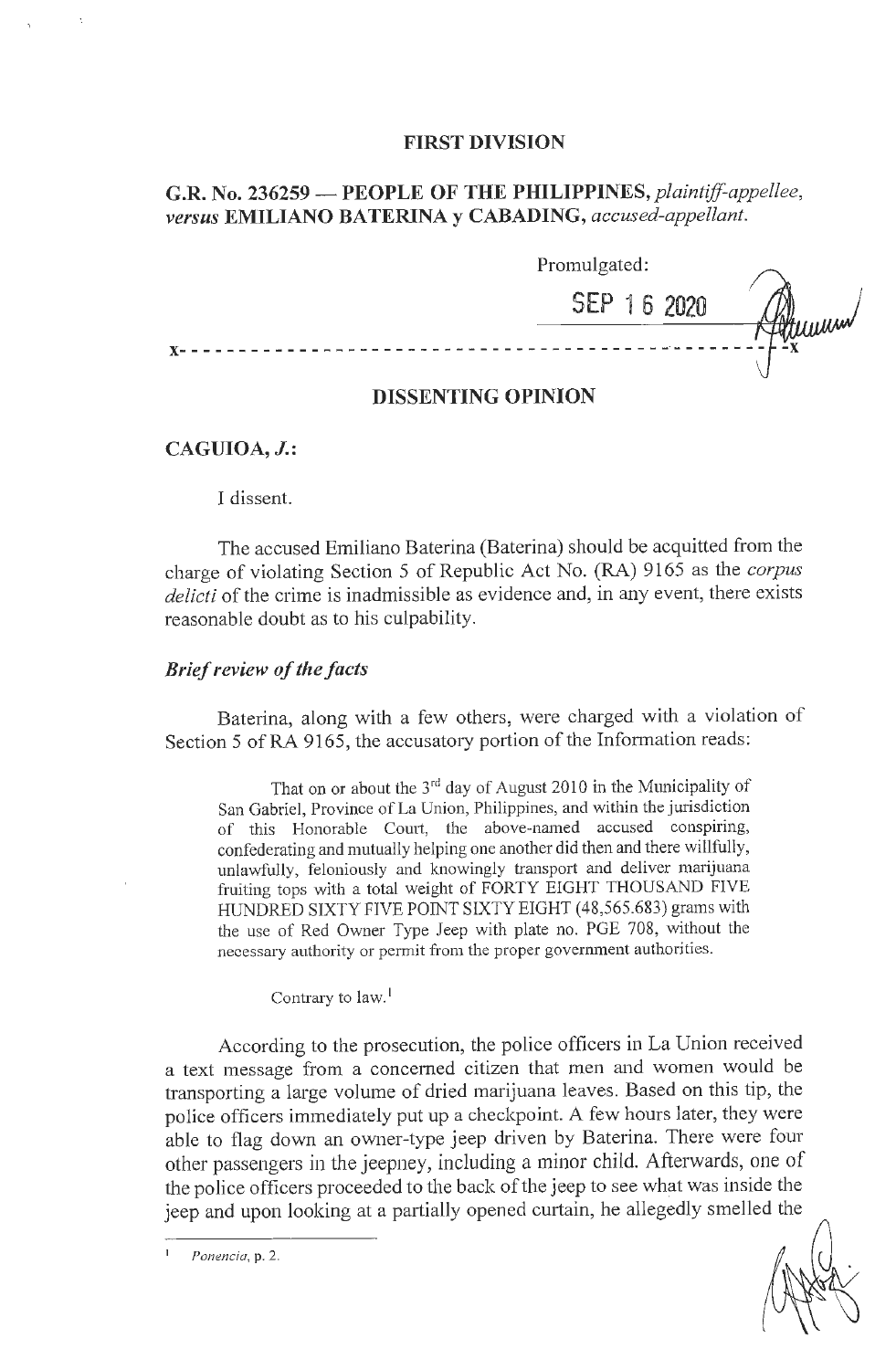Dissenting Opinion 2 G.R. No. 236259

odor of *marijuana* coming from inside the jeep. Thus, an inspection was conducted on the said vehicle in the presence of the *barangay* captain of the area.

The inspection then led to the discovery of several bags containing a total of23 bricks of marijuana. The marking and initial inventory of the seized items were then immediately conducted. Subsequently, Baterina and the others were brought to the municipal hall for documentation. In the municipal hall, a full inventory of the seized items was conducted in the presence of all the three required witnesses: an elected official (the *barangay* captain) and representatives from the media and Department of Justice.

In his defense, Baterina testified that his wife received a text message from one of the passengers asking him to fetch a sick person and bring him to the hospital. It was the usual practice in the municipality to hire private vehicles. Upon meeting the persons who sent him the text message, he saw that they were carrying bags. Baterina was told by the passengers that it only contained their clothes. While traversing the road, the police officers flagged them down and told them to alight from the vehicle. The police officers likewise brought the baggage down to examine them and it was revealed that it contained marijuana, which surprised Baterina. Baterina further testified that he knew the one who texted his wife because she had hired him thrice already in the past.

Baterina' s three co-accused, his adult passengers, also testified and they confirmed that they hired Baterina to bring the child to the hospital. However, they claimed that the bags were not theirs but Baterina's. According to them, Baterina told them that he would be transporting the bags to Baguio City.

After trial, the RTC convicted Baterina of the crime but acquitted the others. Upon appeal to the CA, it affirmed Baterina's conviction.

Hence, the present case.

The *ponencia* affirms the conviction of Baterina, ratiocinating that the crime involved is *malum prohibitum* and that the act of transporting the prohibited drugs need not be proven to be accompanied with criminal intent. Meanwhile, on the argument that the discovery of the prohibited items was borne by an illegal search, the *ponencia* rules that questions on the illegality of arrest should have been raised prior to the arraignment and, in any event, search of a moving vehicle is a jurisprudentially recognized instance of a valid warrantless search. Finally, the *ponencia* holds that the chain of custody rule under RA 9165 was likewise followed by the police officers and successfully proven by the prosecution.

While I agree that the chain of custody rule was followed in this case, I find myself, with due respect, disagreeing with the decision to affirm the

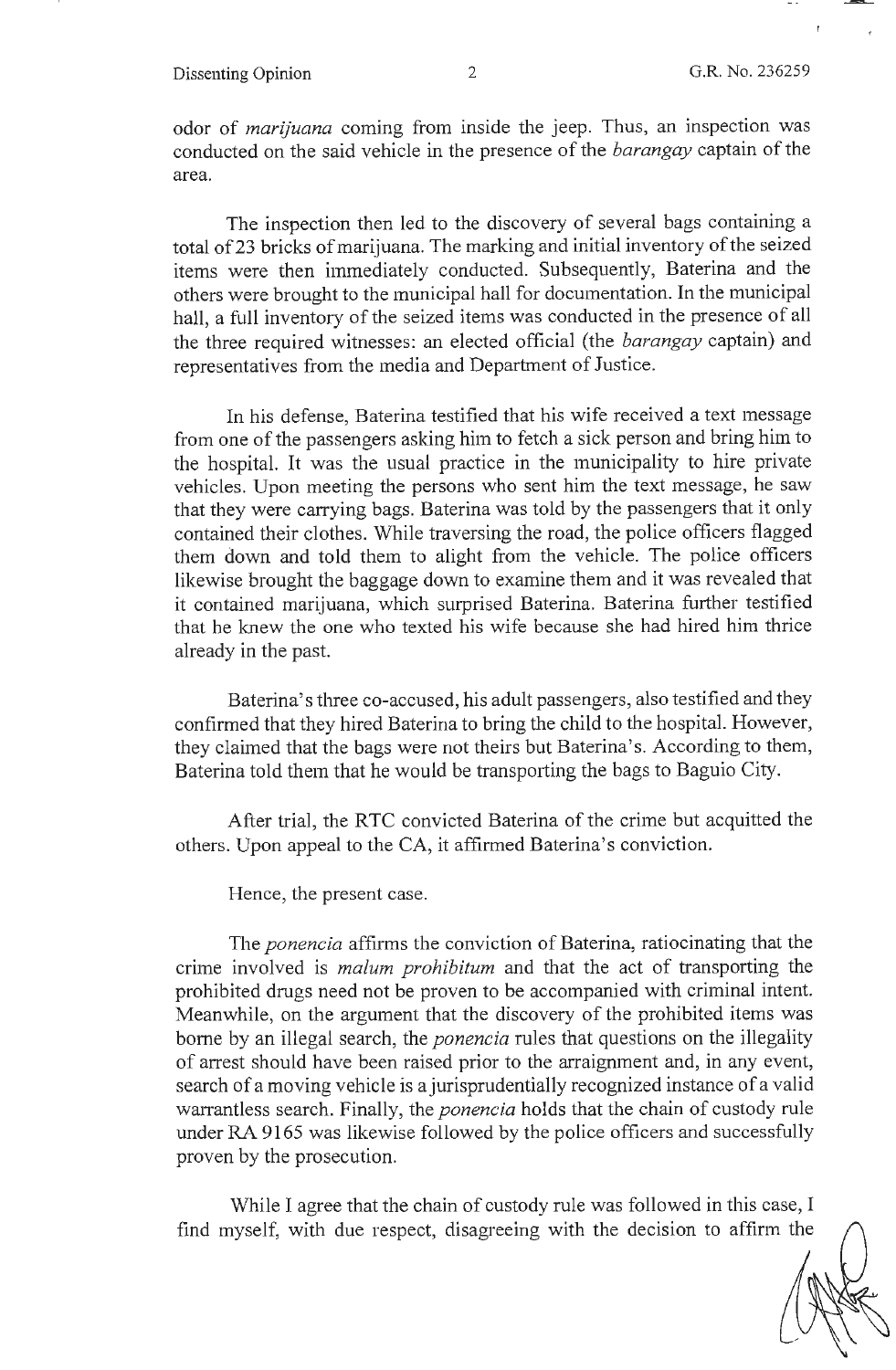conviction. In my view, the *corpus delicti* of the crime is inadmissible, and that, in any event, there is reasonable doubt as to Baterina's guilt.

## *The discovery of the marijuana was borne by an illegal search*

It is true, as the *ponencia* holds, that searches at checkpoints are recognized exceptions to the general requirement of securing a warrant before conducting a search. Searches of moving vehicles, including checkpoint searches, however, must generally be limited only to visual searches in order to be valid. As the Court explained in *Veridiano v. People2 (Veridiano):* 

Checkpoints per se are not invalid. They are allowed in exceptional circmnstances to protect the lives of individuals and ensure their safety. They are also sanctioned in cases where the govermnent's survival is in danger. **Considering that routine checkpoints intrude "on [aj motorist's right to 'free passage"' to a certain extent, they must be "conducted in a way least intrusive to motorists." The extent of routine inspections must be limited to a visual search. Routine inspections do not give law enforcers carte blanche to perform warrantless searches.<sup>3</sup>** (Emphasis and underscoring supplied)

An extensive search, however, may still be valid as long as probable cause exists **before the search** was actually conducted. As the Court held in *People v. Bagista:*<sup>4</sup>

With regard to the search of moving vehicles, this had been justified on the ground that the mobility of motor vehicles makes it possible for the vehicle to be searched to move out of the locality or jurisdiction in which the warrant must be sought.

This in no way, however, gives the police officers unlimited discretion to conduct warrantless searches of automobiles in the absence of probable cause. **When a vehicle is stopped and subjected to an extensive search, such a warrantless search has been held to be valid only as long as the officers conducting the search have reasonable or probable cause to believe before the search that they will find the instrumentality or evidence pertaining to a crime, in the vehicle to be searched.** 5 (Emphasis and underscoring supplied)

Here, apart from the tip which the officers received, there was no other fact establishing probable cause. Of the two police officers presented on the stand, neither of them was able to establish that there was probable cause to conduct an extensive search of the vehicle.

G.R. No. 200370, June 7, 2017, 826 SCRA 382.

 $\overline{3}$ Id. at 409-410.

G.R. No. 86218, September 18, 1992, 2 14 SCRA 63.

 $\mathfrak{s}$ Id. at 69.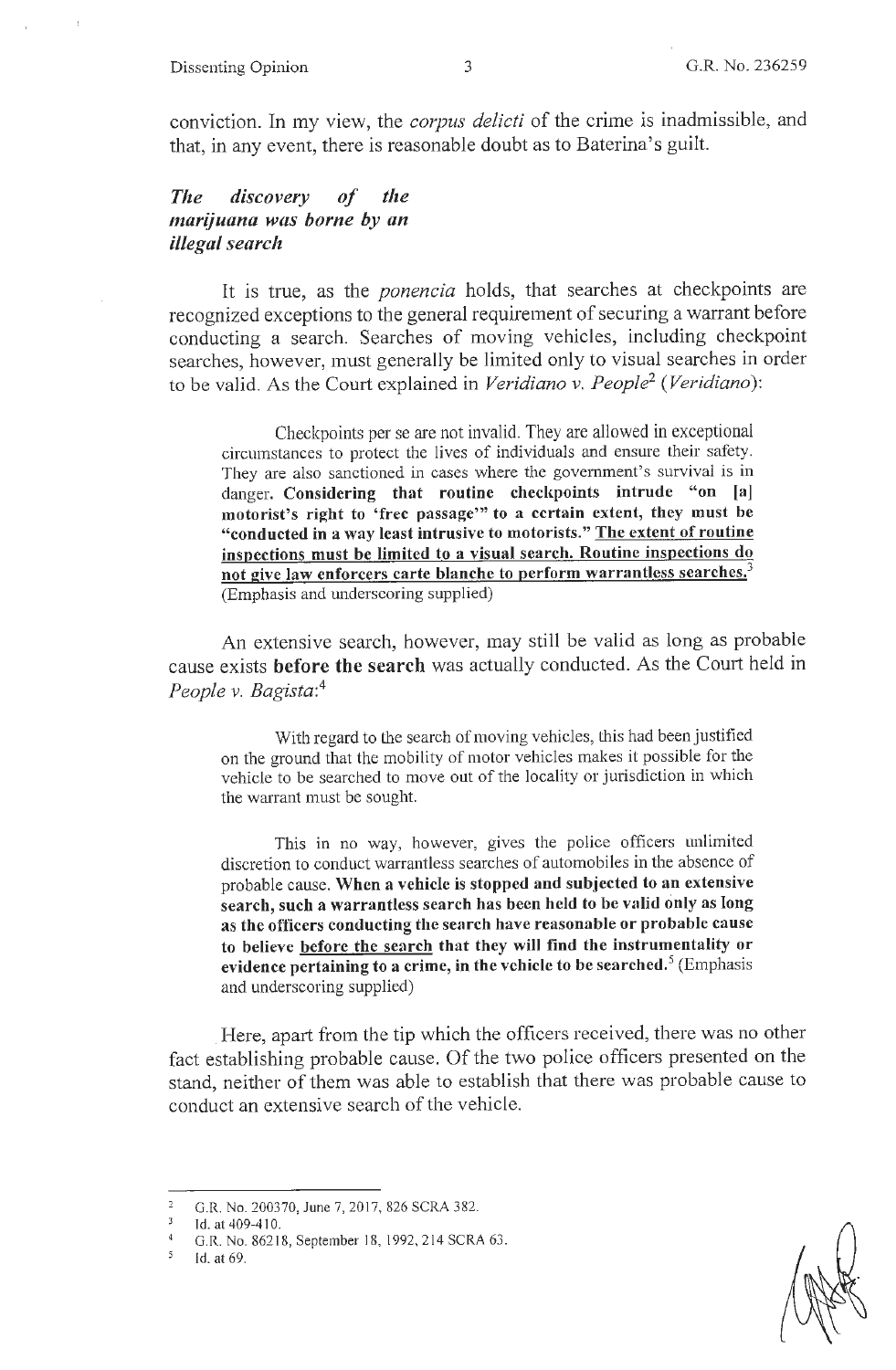P02 Magno Olete (P02 Olete) attempted to justify the extensive search by claiming to have seen a plastic bag when he peeped through the curtain. He testified:

- Q: And so what did you do when the curtains was *(sic)* "naka-usli?"
- A: We look at the curtain using our flashlight, sir.
- **Q: And what happened when you looked inside the jeep using flashlight?**
- **A: We saw plastic bags, sir.**
- **Q: And what happened when you saw plastic bags?**
- **A: We saw the plastic bag, sir, we asked the occupants to alight from the vehicle.**
- Q: And what happened next mister witness?
- A: We called on the Barangay captain who is 20 meters away from our check point.
- Q: And what happened when the Barangay captain was called by you?
- A: When the Barangay captain arrived, we conducted the search.
- Q: And what is the result of that search?
- A: When we already conducted the search, sir, we found out that the contents of the plastic bag were bricks of marijuana.<sup>6</sup> (Emphasis supplied)

On cross-examination, he confirmed that they ordered the passengers to step out of the vehicle  $-$  thus, an extensive search  $-$  only because of their having seen plastic bags:

- Q: So, every motor vehicle that would pass in that highway would be flagged down mister witness?
- A: Yes, sir.
- Q: You also testified during the last hearing that you flagged down an owner type jeep?
- A: Yes, sir.
- Q: And you used a flashlight to see the contents of the owner type jeep? A: Yes, sir.
- Q: And upon see[ing] the plastic bag as you testified mister witness, you ordered them to step down from the vehicle?
- A: Yes, sir.
- **Q: So, from that moment that you spotted, as you testified last hearing, you only saw plastic bags?**
- **A: Yes, sir.**



<sup>6</sup>  TSN dated October 7, 2010, pp. 8-9.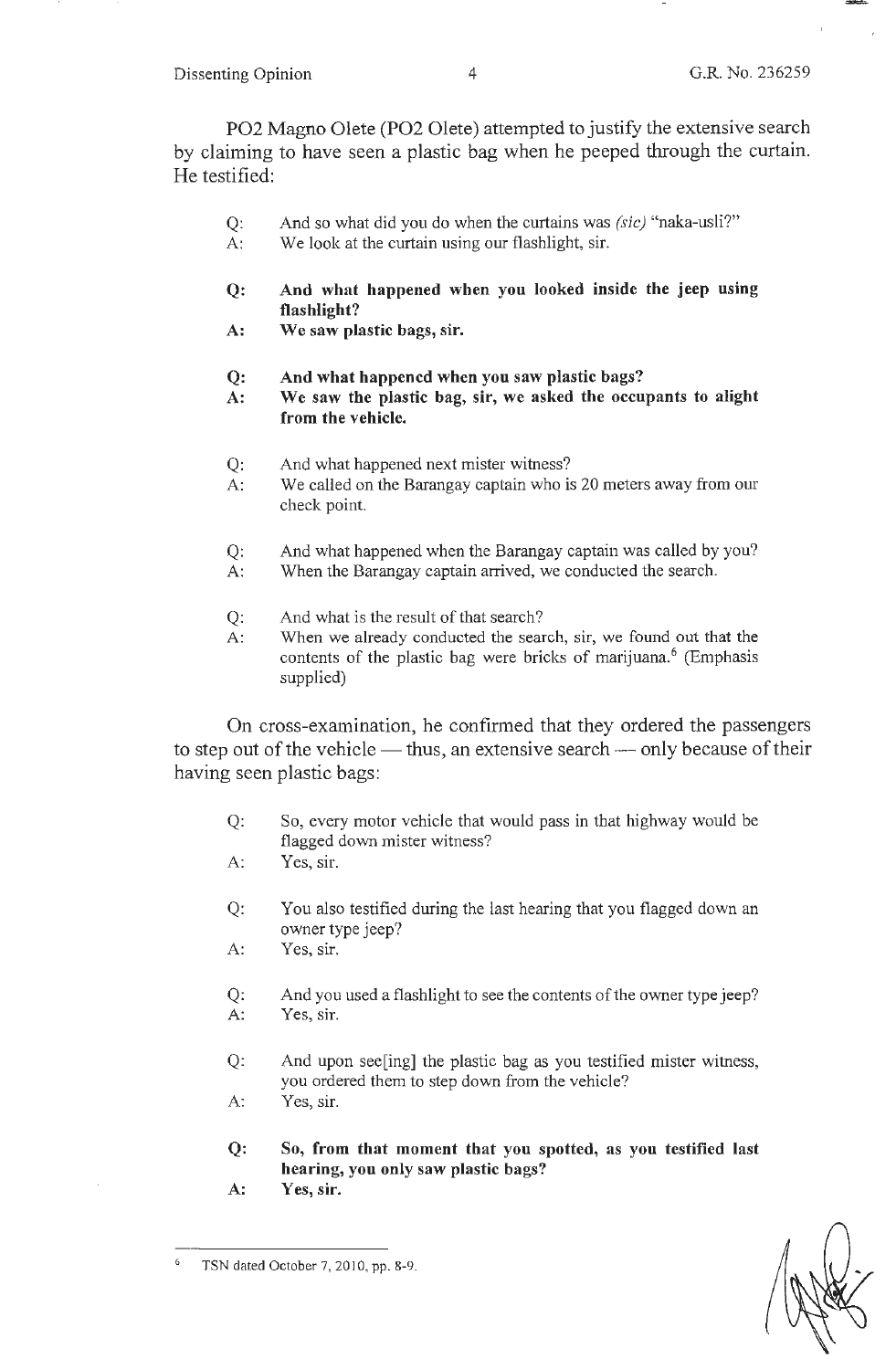- Q: So, from that moment mister witness, you did not see any marijuana bricks, alleged marijuana bricks?
- A: I saw one plastic bag slightly opened.
- Q: But you did not see any alleged marijuana bricks at that time that you spot your flashlight on that plastic bag?
- A: Only one bag that was slightly opened, sir.
- **Q: No,** I **am asking you mister witness whether you saw marijuana bricks at that time?**
- **A: None, sir.**
- **Q: So, you only discovered the marijuana bricks after searching, opening the plastic bag and removing what was on top of that plastic bag?**
- A: **Yes, sir.**<sup>7</sup> (Emphasis supplied)

By no stretch, however, could it be reasonably argued that having plastic bags in the vehicle already suffices as probable cause so as to justify an extensive or intrusive search.

The other officer who took the stand, PSI Reynaldo Soria (PSI Soria), also tried to justify the extensive search by claiming that he was able to smell marijuana when he went to the back of the jeep. However, this claim proved to be incredible when tested during the trial, as shown by the following crossexamination of PSI Soria:

- Q: Now Mr. Witness, you testified that you can smell marijuana at that time, isn't it?
- A: Yes sir.
- Q: It was merely based on a small opening, isn't it?
- A: Yes sir.

**Q: Now Mr. Witness, this marijuana bricks** *(sic)* **is very close to your nose, isn't it?** 

- **A: Yes sir.**
- **Q: And yet, you could not smell it, isn't it? A: Yes sir.**
- Q: You could identify that what is inside this thing is marijuana because you could not smell it, isn't it?
- A: During the time of  $-$
- Q: My question is answerable by yes or no Mr. Witness?
- A: Yes sir.

TSN dated November 9, 2010, pp. 5-6.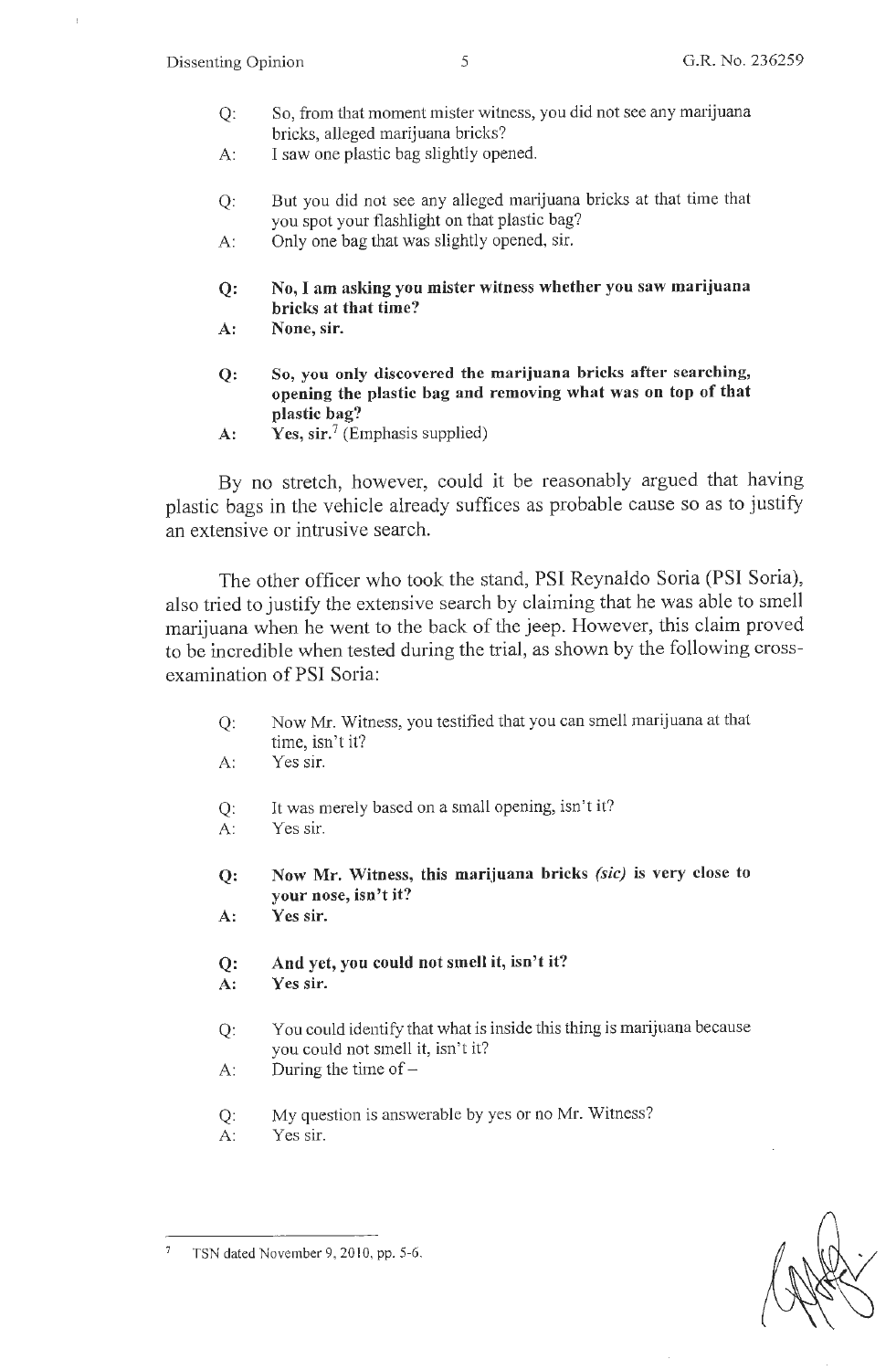**Section** 

- Q: Now Mr. Witness, you would agree with me that you allegedly smell marijuana at that time of the incident, you were around five (5) to ten (10) meters, isn't it?
- A: No sir.
- Q: How many meters are you away?
- A: Very near sir.

xxxx

- Q: Could you approximate how near is that Mr. Witness?
- A: One inch from the gutter of the jeep sir.
- Q: One inch from the gutter of the jeep. [M]y question is not from the gutter of the vehicle, but your distance from the marijuana or from the object evidence Mr. Witness, I'm not asking about the gutter of the jeep. I'm asking about the distance from the object evidence Mr. Witness, how far are you?
- A: Very near sir.
- Q: How near is that near Mr. Witness, the distance, I'm asking about the distance?
- A: About one (1) foot only sir.
- Q: So, you would agree with me that one (1) foot is here?
- A: Yes sir.
- Q: Now Mr. Witness, I'm holding a brick of marijuana that was identified by the Chemist, my question is can you smell the brick? A: At present no sir.
- 
- Q: No, you could not smell it?
- A: Yes sir, at present.
- Q: But if you put it close to your nose, that would be the time that you would be able to smell it, isn't it?
- A: Yes sir.
- **Q: So Mr. Witness, you would agree with me that in spite of the fact that this brick of marijuana is now removed from the bag, you could not smell the brick of marijuana in spite of the fact that** I **position myself one (1) foot away from you, is that correct?**
- **A: At present sir,** I **cannot smell. <sup>8</sup>**(Emphasis supplied)

During redirect examination, the prosecution attempted to establish that PSI Soria could not smell the marijuana in the courtroom because "the situation x x x inside the [c]ourtroom x x x is airconditioned<sup>"9</sup> and that the marijuana was newly repacked.<sup>10</sup> However, PSI Soria's "theories"

TSN dated January 20, 2011, pp. 28-31.

<sup>&</sup>lt;sup>9</sup> TSN dated March 1, 2011, p. 4.

<sup>&</sup>lt;sup>10</sup> TSN dated March 1, 2011, p. 5.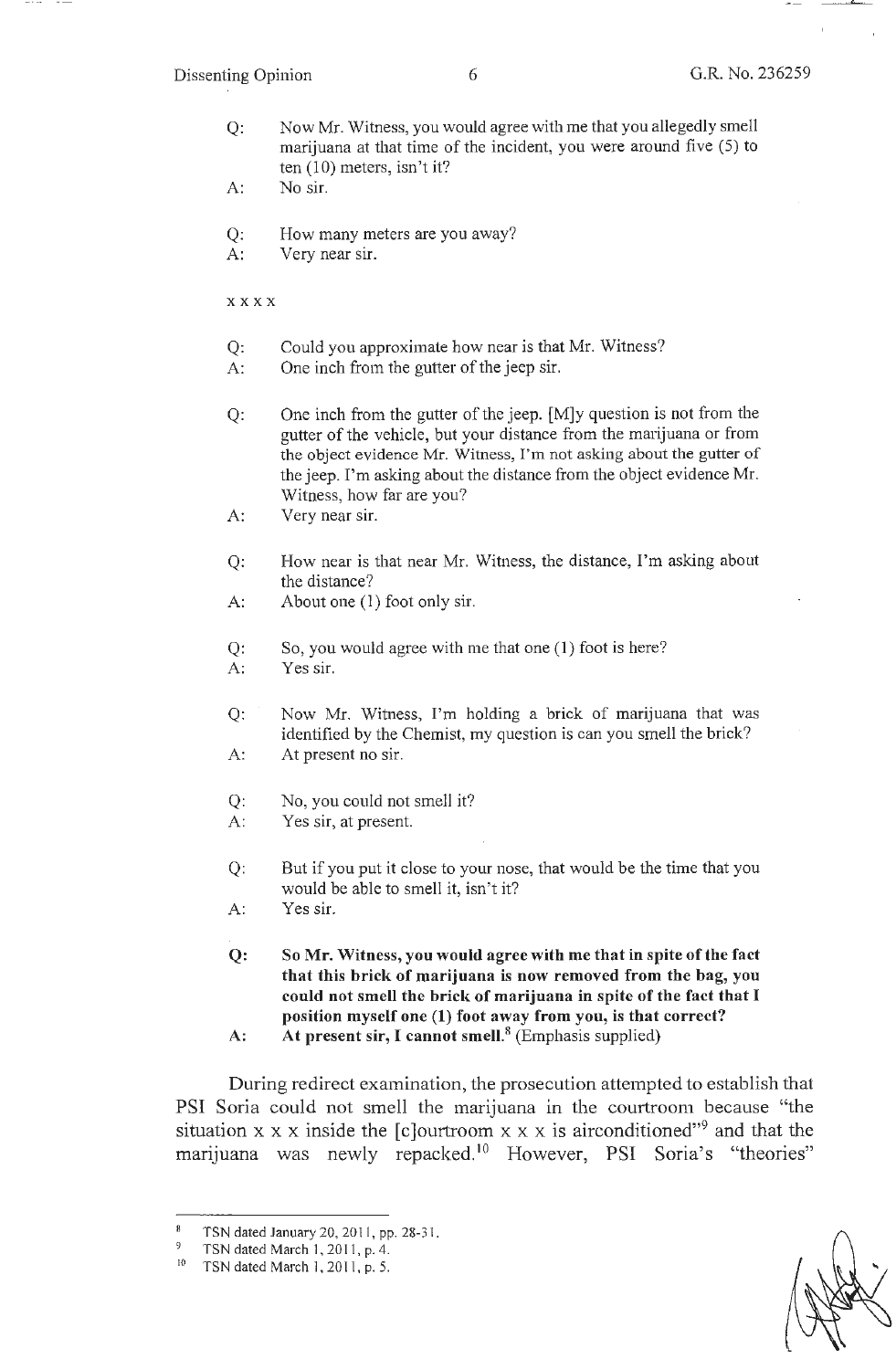immediately lost credibility when he was subjected to re-cross examination as follows:

- Q: Now Mr. Witness, you also testified that there are two (2) reasons that's why you cannot smell marijuana in this Court room, isn't it? A: Yes, sir.
- Q: And one is because the place is enclosed, isn't it?
- A: Yes, sir.
- Q: And it has air con, isn't it?
- A: Yes, sir.
- Q: But you would agree with me that being a Police Officer, you finished science, isn't it?
- A: Yes, sir.
- Q: And it is basic in science that when a field is an open field, it is basic that you cannot smell what is in open, isn't it? Because it's a very big place, isn't it?
- A: Yes, sir.
- Q: And also basic in science is that, when it is an enclosed room, you will be able to smell what is inside that room, is it not? Because it is enclosed, isn't it?
- A: This room is -
- Q: My question again is answerable by yes or no?
- A: Yes, sir.
- **xxxx**
- Q: Mr. Witness, you also testified that during that time the alleged marijuana was newly repacked, isn't it?
- A: Yes, sir.
- Q: Mr. Witness, were you present when the marijuana was repacked? A: No, sir.
- Q: So you do not know for a fact that it was newly packed or it was packed mo[n]ths ago, weeks ago or years ago, isn't it?
- A: But during that time sir -
- Q: My question is answerable by yes or no again Mr. Witness?
- A:  $Yes, sir.<sup>11</sup>$

It is thus clear that *in this particular case,* neither of the officers had probable cause - as the plastic bag, by itself, is not sufficient, and the claim of having smelled the marijuana has been disproven - apart from the tip from the "concerned citizen." Despite this, the officers still conducted an extensive and intrusive search. The Court, however, has already held with unequivocal

<sup>11</sup> TSN dated March I, 2011 , pp. 7-9.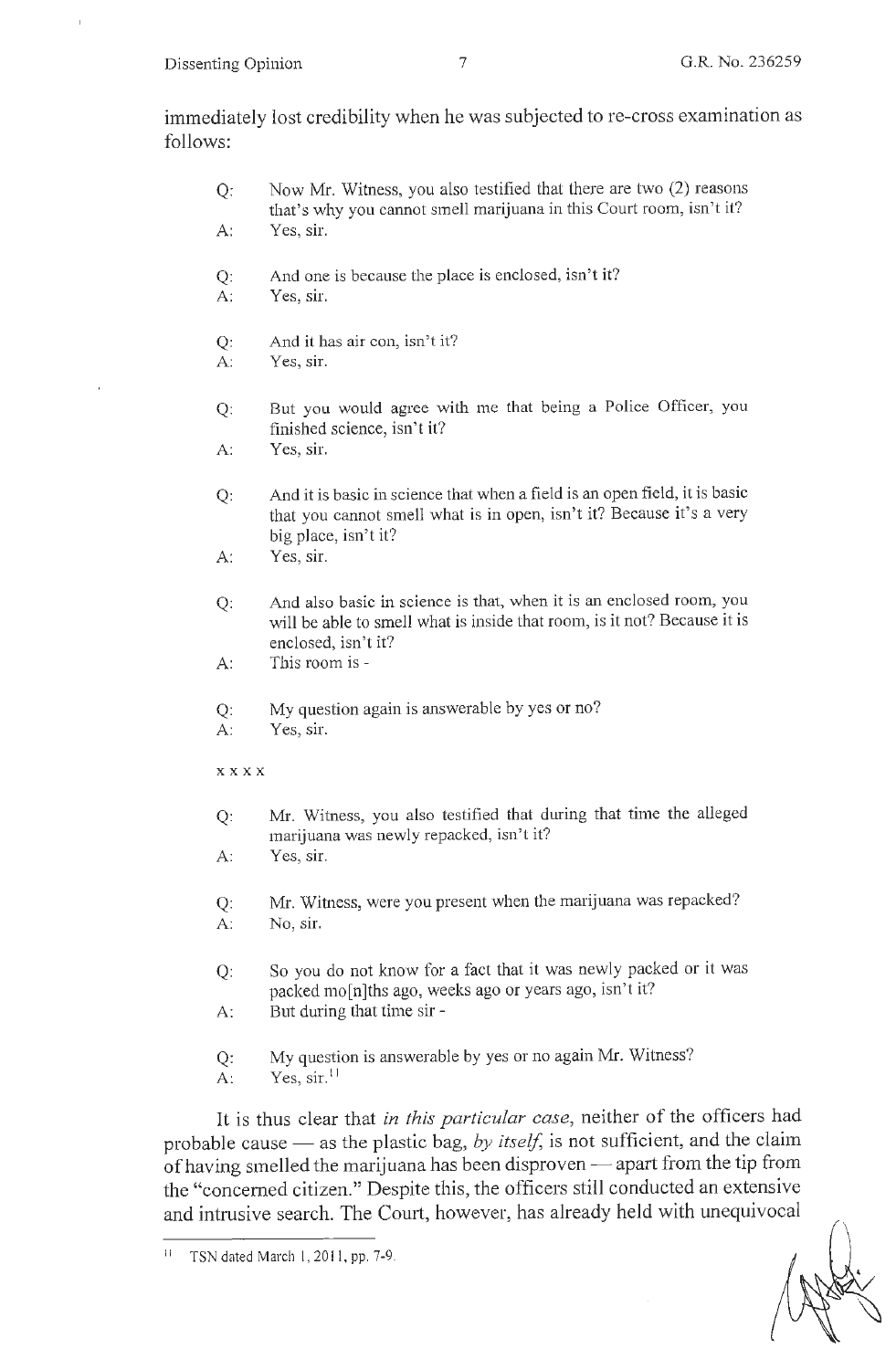clarity that in situations involving wanantless searches and seizures, **"law enforcers cannot act solely on the basis of confidential or tipped information. A tip is still hearsay no matter how reliable it may be.** *It is not sufficient to constitute probable cause in the absence of anv other circumstance that will arouse suspicion."* **<sup>12</sup>**

Just recently, the Court *en bane* once again upheld this principle m *People v. Sapla*,<sup>13</sup> in which it explained the rationale as follows:

It is not hard to imagine the horrid scenarios if the Court were to allow intrusive warrantless searches and seizures on the solitary basis of unverified, anonymous tips.

Any person can easily hide in a shroud of anonymity and simply send false and fabricated information to the police. Unscrupulous persons can effortlessly take advantage of this and easily harass and intimidate another by simply giving false information to the police, allowing the latter to invasively search the vehicle or premises of such person on the sole basis of a bogus tip.

On the side of the authorities, unscrupulous law enforcement agents can easily justify the infiltration of a citizen's vehicle or residence, violating his or her right to privacy, by merely claiming that raw intelligence was received, even if there really was no such information received or if the information received was fabricated.

Simply stated, *the citizen's sanctified and heavilv-protected right*  against unreasonable search and seizure will be at the mercy of phony tips. The right against unreasonable searches and seizures will be rendered hollow and meaningless. The Court cannot sanction such erosion of the Bill of Rights. <sup>14</sup>

To reiterate, checkpoint searches are valid as warrantless searches only if they are conducted merely as visual searches. **To iustify an extensive search, therefore, there must be other facts establishing probable cause apart from the tip received by the officers.** As the Court has extensively explained, still in *Veridiano:* 

That the object of a warrantless search is allegedly inside a moving vehicle does not justify an extensive search absent probable cause. **Moreover, law enforcers cannot act solely on the basis of confidential or tipped information. A tip is still hearsay no matter how reliable it may be. It is not sufficient to constitute probable cause in the absence of any other circumstance that will arouse suspicion.** 

Although this Court has upheld warrantless searches of moving vehicles based on tipped information, there have been other circumstances that justified warrantless searches conducted by the authorities.

<sup>&</sup>lt;sup>12</sup> *Veridiano v. People*, supra note 2 at 411. Emphasis and underscoring supplied.<br><sup>13</sup> C. R. No. 244045, June 16, 2020, accessed at chttps://elibrary.judiciary.gov.pb/

<sup>13</sup> G.R. No. 244045, June 16, 2020, accessed at <https://elibrary.judiciary.gov.ph/thebookshelf/showdocs /1 /66263>.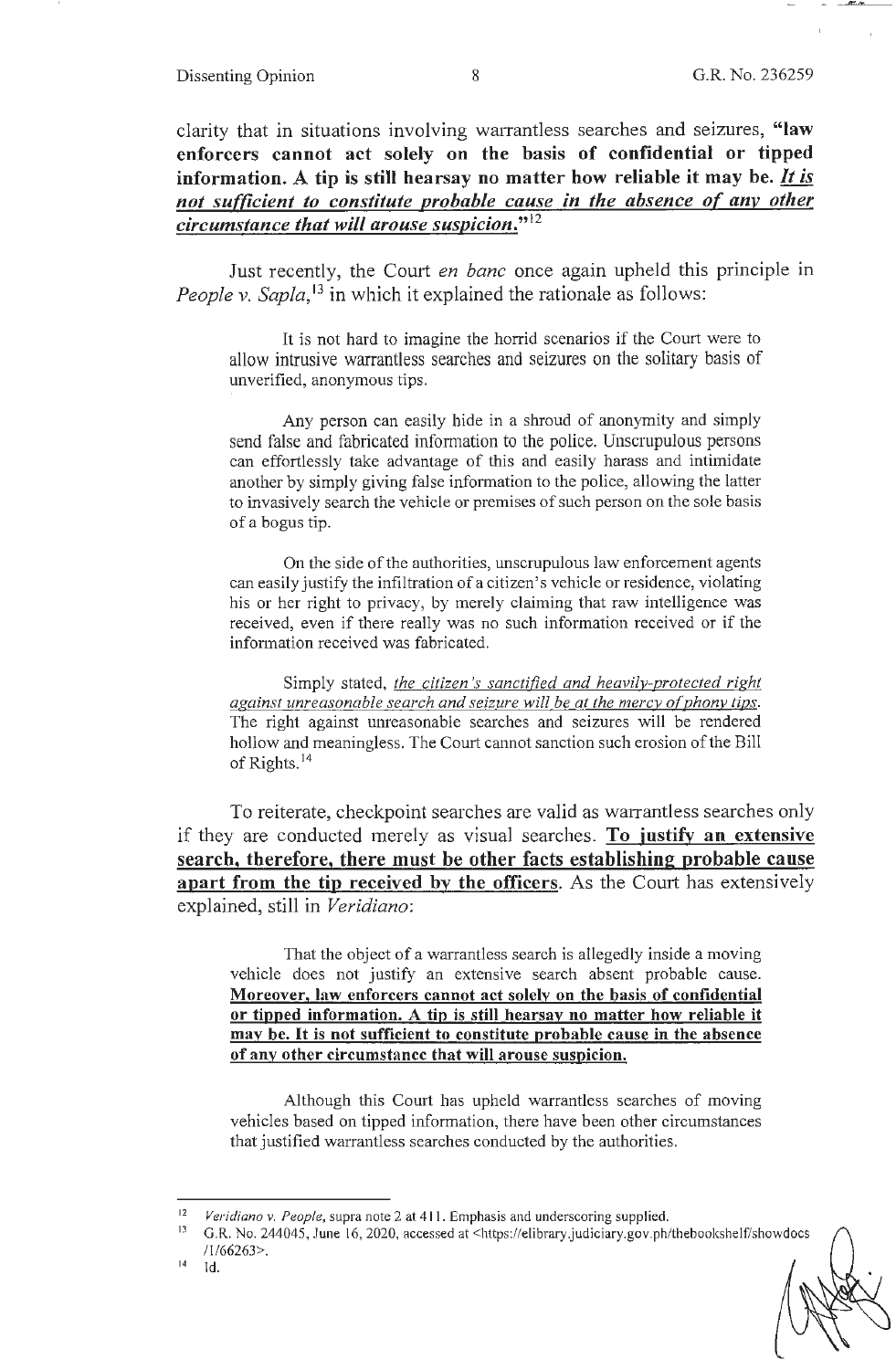In *People v. Breis,* apart from the tipped information they received, the law enforcement agents observed suspicious behavior on the part of the accused that gave them reasonable ground to believe that a crime was being committed. The accused attempted to alight from the bus after the law enforcers introduced themselves and inquired about the ownership of a box which the accused had in their possession. In their attempt to leave the bus, one (1) of the accused physically pushed a law enforcer out of the way. Immediately alighting from a bus that had just left the terminal and leaving one's belongings behind is unusual conduct.

In *People v. Mariacos*, a police officer received information that a bag containing illegal drugs was about to be transported on a passenger jeepney. The bag was marked with "O.K." On the basis of the tip, a police officer conducted surveillance operations on board a jeepney. Upon seeing the bag described to him, he peeked inside and smelled the distinct odor of marijuana emanating from the bag. The tipped information and the police officer's personal observations gave rise to probable cause that rendered the warrantless search valid.

The police officers in *People v. Ayangao* and *People v. Libnao* likewise received tipped information regarding the transport of illegal drugs. In *Libnao*, the police officers had probable cause to arrest the accused based on their three (3)-month long surveillance operation in the area where the accused was arrested. On the other hand, in *Ayangao,* the police officers noticed marijuana leaves protruding through a hole in one (1) of the sacks carried by the accused.<sup>15</sup> (Emphasis and underscoring supplied)

From the facts of this case, however, it is very clear that the "tip" was the only real basis of the police officers, as the other supposed facts that supposedly constituted probable cause were shown to be incredible. Indeed, "it is doctrinal that all doubts must be resolved in favor of the accused,"<sup>16</sup> including the doubtful facts in the present case.

Thus, as the search conducted by the police officers in this case was invalid, the seized items  $-$  despite their immense volume  $-$  must be set aside for being fruits of the poisonous tree.

*The prosecution failed to establish that Baterina had intent to possess the prohibited items* 

I do not dispute the statement in the *ponencia* that criminal intent need not be proved in the prosecution of acts *ma/a prohibita.* However, in acts *ma/a prohibita,* **it is still required that the accused must have intended to commit the act** that is, by the very nature of things, the crime itself. In the words of former Chief Justice Panganiban in *People v. Lacerna,*  17 "[i]ntent to

<sup>&</sup>lt;sup>15</sup> *Veridiano v. People, supra note 2 at 411-412.* 

<sup>16</sup>*People v. Delima,* G.R. No. 222645, June 27, 2018, 869 SCRA 94, 110.

<sup>17</sup> G.R. No. 109250, September 5, 1997, 278 SCRA 561.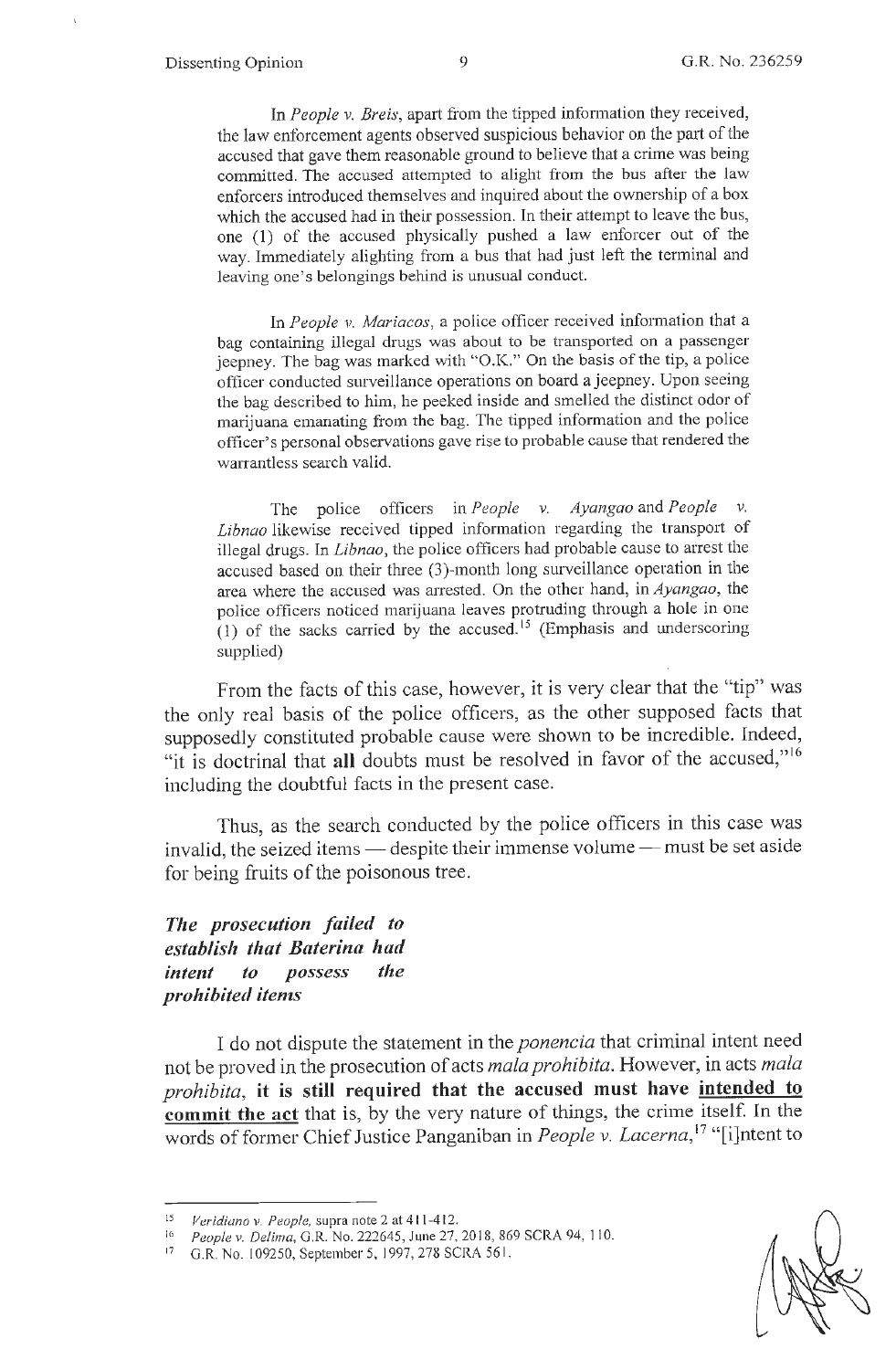commit the crime is not necessary, but intent to perpetrate the act prohibited by the special law must be shown."<sup>18</sup>

In other words, even if the offense of illegal possession of dangerous drugs is *malum prohibitum,* "[t]his, however, does not lessen the prosecution's burden because it is still required to show that the prohibited act was intentional."<sup>19</sup> In cases involving the illegal possession of dangerous drugs, "the prosecution is not excused from proving that possession of the prohibited act was done 'freely and consciously,' which is an essential element of the crime."20

Hence, a critical element of the crime of illegal possession of dangerous drugs is the element of intent to possess or *animus possidendi.* 

The Court has held that in criminal cases involving prohibited drugs, there can be no conviction unless the prosecution shows that the accused knowingly, freely, intentionally, and consciously possessed the prohibited articles in his person, or that *animus possidendi* is shown to be present together with his possession or control of such article.<sup>21</sup>

The concept of possession contemplated under RA 9165 goes beyond mere actual and physical possession of the drug specimen. Otherwise, any unsuspecting person who is victimized by the planting of evidence will be unjustly prosecuted based on the sheer fact that illegal drugs were found to be in his possession. To digress and to recall, the victims of "Laglag Bala" could not have been convicted if it is proven that the bullets found in their personal bags were not put there by them in the first place. It must be proven that the person.in whose possession the drug specimen was found knew that they were possessing illegal drugs.

Therefore, to prosecute an accused for illegally possessing, or in this case, transporting, illegal drugs, *the prosecution must go beyond and provide evidence that the accused knowingly, freely, consciously, and intentionally possessed the bag knowing it to contain illegal drugs.* 

Jurisprudence tells us that since knowledge refers to a mental state of awareness of a fact and, therefore, courts cannot penetrate the mind of an accused and thereafter state its perceptions with certainty, resort to other evidence is necessary.<sup>22</sup> Hence, the intent to possess, being a state of mind, may be determined on a *case-to-case basis* by taking into consideration the prior or contemporaneous acts of the accused, as well as the surrounding circumstances. Its existence may and usually must be inferred from the attendant events in each particular case.<sup>23</sup>

 $18$  Id. at 581.

 $19$  Id.

zo Id. 21 *Peopfev. Penaflorida, Jr. , G.R.* No. 175604, April 10,2008,551 SCRA 111 , 126. 22 Id.

 $23$  Id.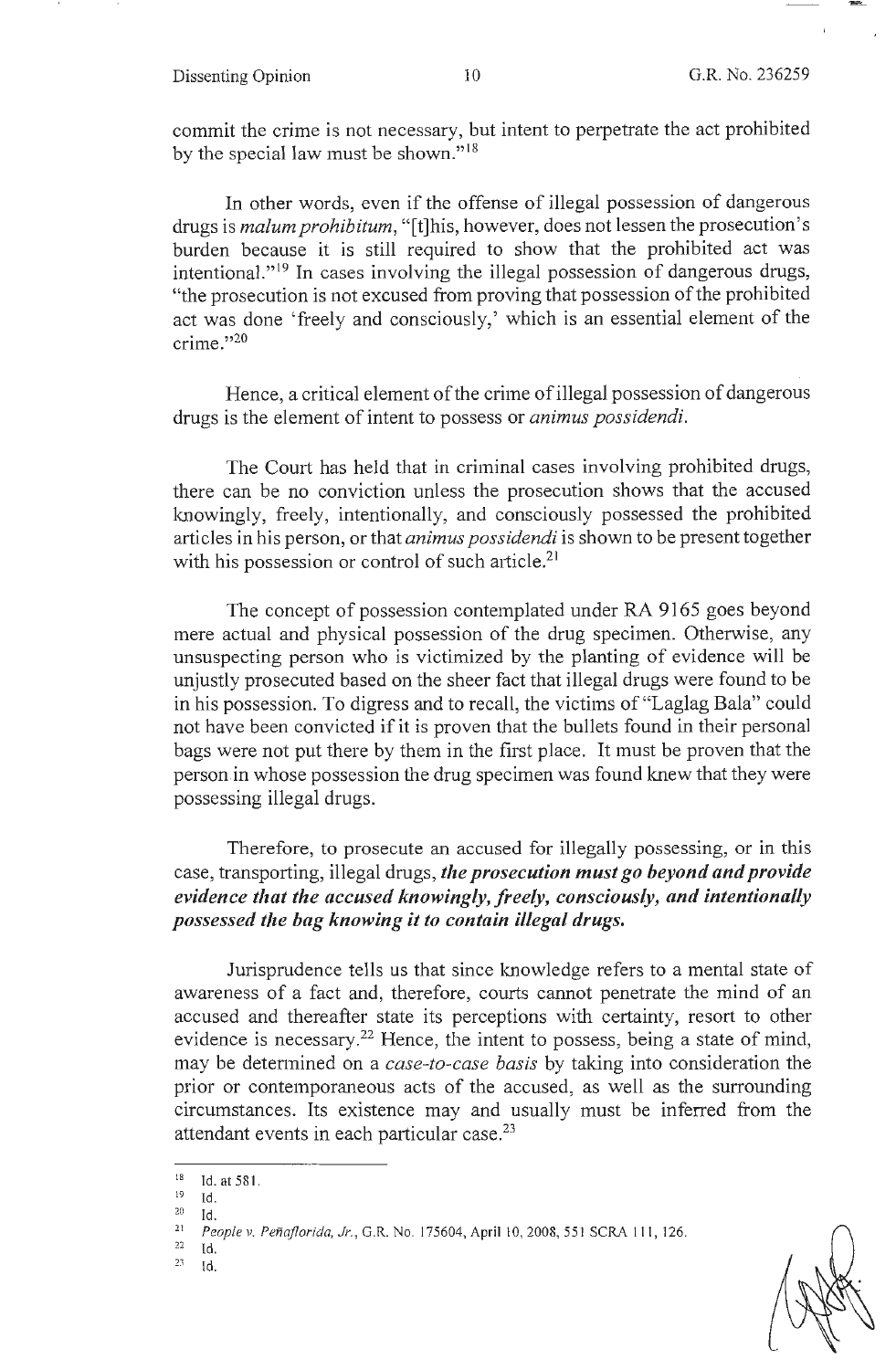After an intensive review of the records of this case, I strongly believe that there is *reasonable doubt* as to whether the bags even belonged to Baterina. To me, the surrounding factual circumstances, as established by the evidence on record, fail to clearly establish that there was *animus possidendi*  on the part of Baterina.

For instance, in acquitting Baterina's co-accused, the RTC stated:

In this case, the prosecution, other than its bare assertions that accused Baterina conspired with Pakoyan, Dayao and Puklis in transporting the five (5) bags of marijuana, failed to establish that there was indeed a conscious criminal design existing between them and accused Baterina to commit the said offense. True, accused Pakoyan, Dayao and Puklis were inside the jeep that fateful day of August 3,2010, but it could not be deduced that they were aware of the contents of the five (5) plastic bags. These facts, standing alone, cannot give rise to a preswnption of conspiracy.

Certainly, conspiracy must be proven through clear and convincing evidence. **Indeed, it is possible that accused Pakoyan, Dayao and Puklis were telling the truth when they said that they merely hired accused Baterina to bring their sick child to the hospital.** In short, the Court finds that mere presence of accused Pakoyan, Dayao and Puklis inside the jeep as passengers were inadequate to prove that they were also conspirators of accused Baterina.<sup>24</sup> (Emphasis and underscoring supplied)

It **is important to note that the ownership of the bags was never truly established.** Prescinding from this uncertainty, the RTC treated as reasonable doubt the *possibility* that these people did not actually own, possess, or at least know the contents, of the bags.

## **The above reasoning of the RTC, however, could similarly be said about Baterina.**

P02 Olete, one of the witnesses for the prosecution, himself admitted that it was customary in the area to hire private vehicles as a mode of transportation. During the cross-examination, PO2 Olete testified as follows:

- Q: How long have you been stationed in San Gabriel police station mister witness?
- A: Three (3) years, sir.
- Q: So, in that span of time you are aware of [the] topography of San Gabriel?
- A: Yes, sir.
- Q: And you are aware also that some parts of the Barangay are located in far flung areas?
- A: Yes, sir.



<sup>24</sup> CA *rollo,* p. 76.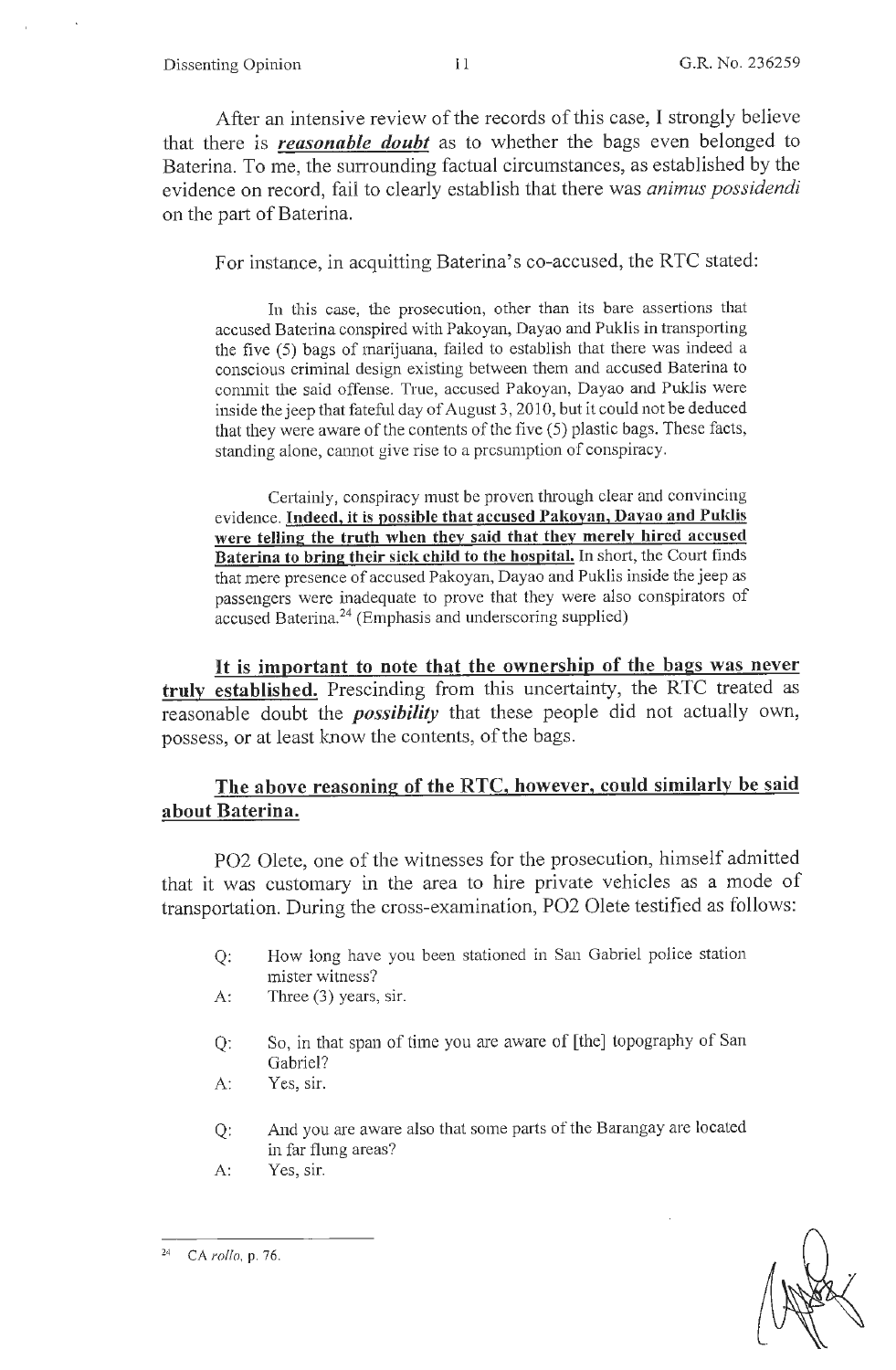- Q: And the mode of transportation in going to and from these barangays is only through motorized vehicles. Is that right mister witness?
- A: Yes, sir.
- Q: So, you are also familiar with the arrangements in going to and from these places that it must be on a contract basis mister witness?
- A: Yes, sir.
- Q: That you have to hire a motor vehicle so that you can transport your things from these far flung areas?
- A: During night only,  $\sin^{25}$

In addition, based on the defense evidence, Baterina and his wife both claimed that he was engaged in the business of driving, **and even his three co-accused confirmed** that they indeed hired him to transport them.

It is not far-fetched for a group of people - like Baterina's co-accused — to bring bags on their way to a hospital. In fact, it is even more contrary to human experience if they did not actually bring bags if they truly were on their way to the hospital. Moreover, common sense and human experience dictates that hired vehicles are normally emptied before the start of the journey because the space inside should be for the use of the lessees, *not the lessor,*  during the time period.

Thus, Baterina's testimony that he was just hired as a driver by his three co-accused, that the bags were not his, and that he did not know the contents of the bags has a ring of truth to it. In fact, it is my view that as between Baterina and his three co-accused, the RTC should have acquitted Baterina whose testimony is more consistent with logic, common sense, and human experience. Parenthetically, if there was anyone that the RTC should have convicted, it should have been one or all of Baterina's co-accused, not him. After all, the prosecution witness who received the initial tip himself testified that the text message he received mentioned that **"a group of men and women** will transport [a] big volume of dried marijuana<sup>"26</sup> - a description that fits the group that hired Baterina.

In this connection, it is well-settled that "if the inculpatory facts and circumstances are capable of two or more interpretations, one of which being consistent with the innocence of the accused and the other or others consistent with his guilt, then the evidence in view of the constitutional presumption of innocence has not fulfilled the test of moral certainty and is thus insufficient to support a conviction."<sup>27</sup>

Given the foregoing, the same possibilities that became the grounds for reasonable doubt on the part of Baterina's co-accused likewise exists, if not more, for Baterina. **To repeat, the ownership of the bags containing** 

<sup>&</sup>lt;sup>25</sup> TSN dated November 9, 2010, pp. 6-7.<br><sup>26</sup> TSN dated January 20, 2011, p. 5.

<sup>27</sup>*Franco v. People,* 780 Phil. 36(2016).